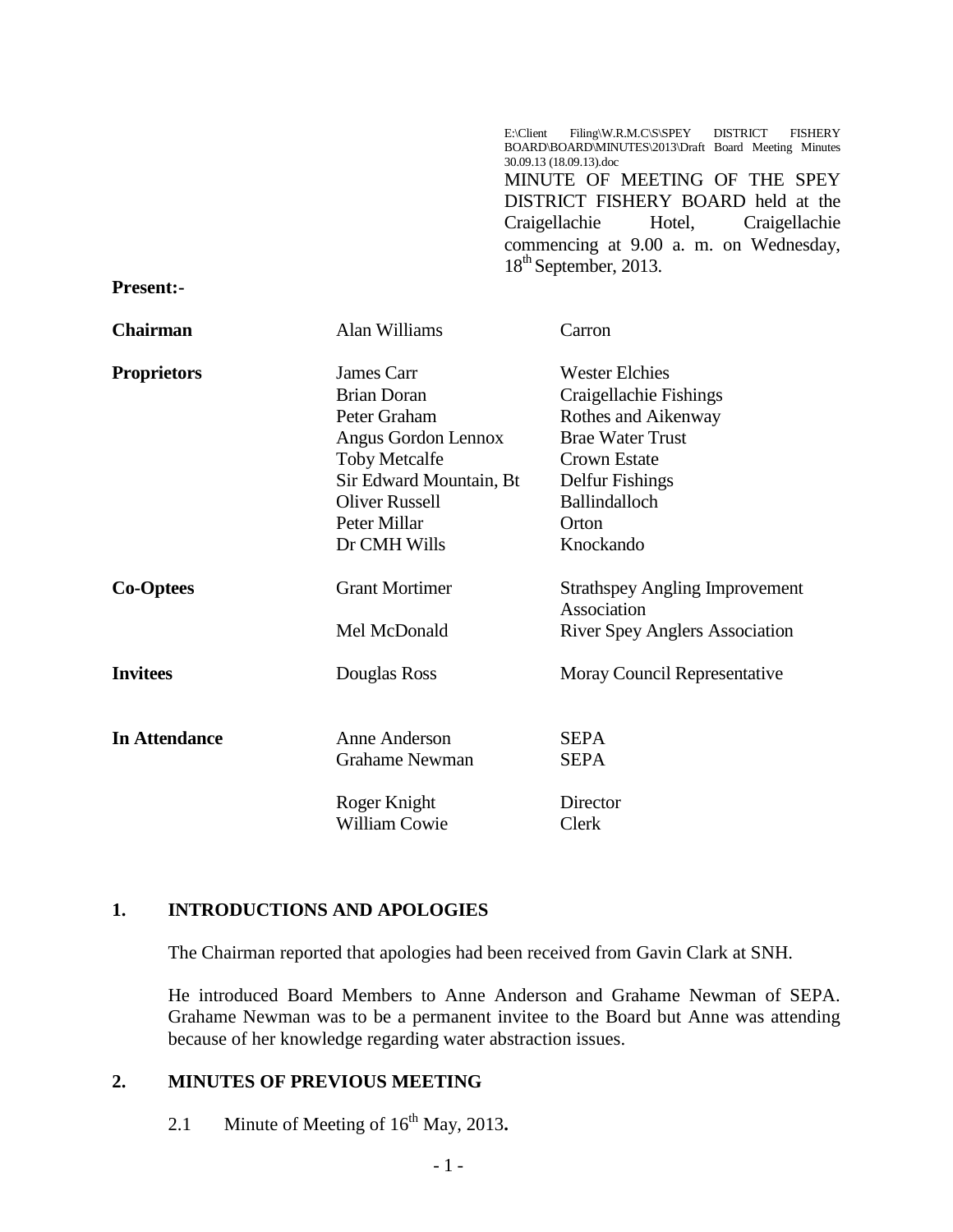There was only one comment to accuracy and adjustments were made for finalisation.

#### **3. MATTERS ARISING**

None.

#### **4. DIRECTOR'S REPORT**

The Director's Report was as presented and as attached to the Minute but the following additional points arose.

4.1 Aquaculture and Fisheries (Scotland) Act 2013

A separate briefing was provided and circulated to Board Members but it was noted that the method of dealing with complaints and the Register of Members' interests still required further clarification.

The main change however related to openness and transparency and in particular Minutes were now to be made public. It was noted that there was a requirement to hold one Public Meeting annually, but after discussion and debate it was resolved that all Board Meetings would be open to members of the public and advertised on the website. It would require to be made clear to members of the public that there would no right to speak at the quarterly Board Meetings. Debate on particularly contentious aspects could be delegated to Sub Committees who would report with recommendations only.

It was important to establish what would be termed "private business" and what would be termed "public". Consensus was reached that the meetings would be advertised quarterly on the website with an invitation to the public and clarification of "open" and "closed" sessions would be provided. Should members of the public wish to raise matters they would be encouraged to do so at the annual Public Meetings, the timing and venue for which would need to be considered carefully.

Additionally, an Annual Open Meeting was also required to be held to consider the Annual Report and audited accounts, and it was proposed that this be held on the same day as the AGM, with details to be worked on nearer the time.

#### 4.2 Water Extraction

#### 4.2.1 Rio Tinto Alcan

The Director noted the current position with Rio Tinto and it was suggested that Anne Anderson of SEPA could act as an intermediary to facilitate a meeting between Rio Tinto, SEPA and the Board. Anne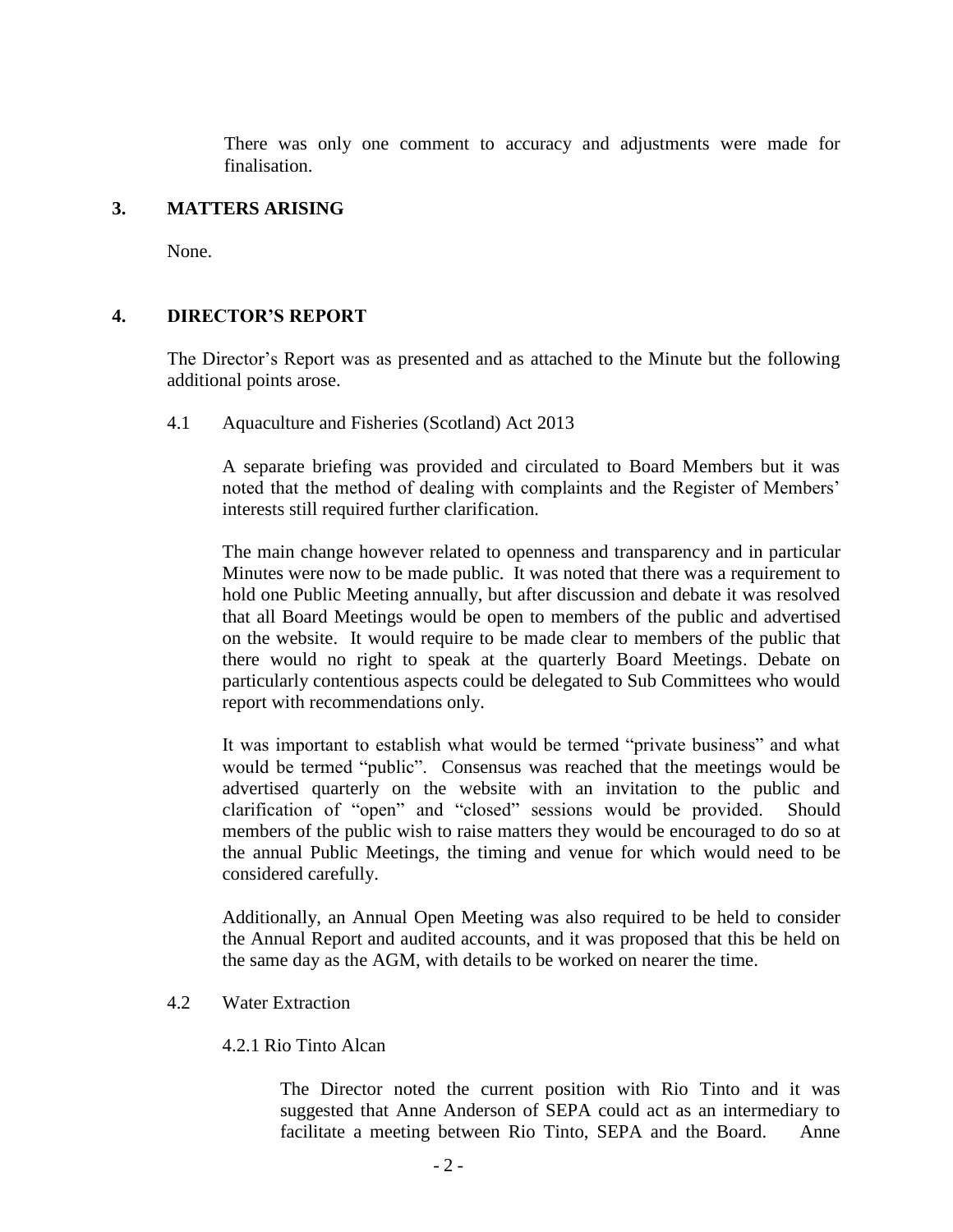Anderson confirmed that she had held talks and was on track for a meeting to be arranged.

4.2.2 Upper Spey Land Slip

It was reported that there had been a peat slide in connection with the construction of the pylons for the Denny to Beauly power line. Grahame Newman confirmed that SEPA were aware of matters and were in the process of evaluating and putting in place appropriate mitigation measures. All options were open regarding further regulatory control and future mitigation. It was recommended that Spey staff take independent PH levels in the affected burns for the Board's own records. Grahame Newman confirmed that preventing recurrence would form a major part of the SEPA investigation. There was some doubt expressed as to whose responsibility this was, particularly as the ground was owned by Rio Tinto, although the contractors were acting under the instruction of Scottish & Southern Energy. It was recommended that the Board's Clerk via R & R Urquhart write to express the Board's concern regarding the occurrence and reserve the Board's position in respect of future claims, as well as recommending that land owner and SSE notify their insurers accordingly.

4.2.3 Scottish & Southern Energy

The position was as reported in the Director's Report but it was noted that the decision from SEPA was likely by the end of 2013.

4.2.4 Cairngorms National Park Authority

The Director noted that the supply of water was a concern for future housing development and he had been invited to give a presentation to  $CNPA$  Board Members on the  $26<sup>th</sup>$  September, 2013.

4.2.5 Spey Catchment Initiative

The report that had been received from Stirling University on the River Mashie had been disappointing and had failed to incorporate important elements. There was discussion of whether the Board should now join with others to engage Professor Gilvear, who had moved onto Southampton University, to finalise the report in accordance with the original remit, but it was felt that it may be too late as payment had already been made. It was suggested that the Director raise this issue with Cairngorms National Park Authority and use their offices to resolve matters.

4.2.6 Coastal Patrols.

As reported in the Director's Report.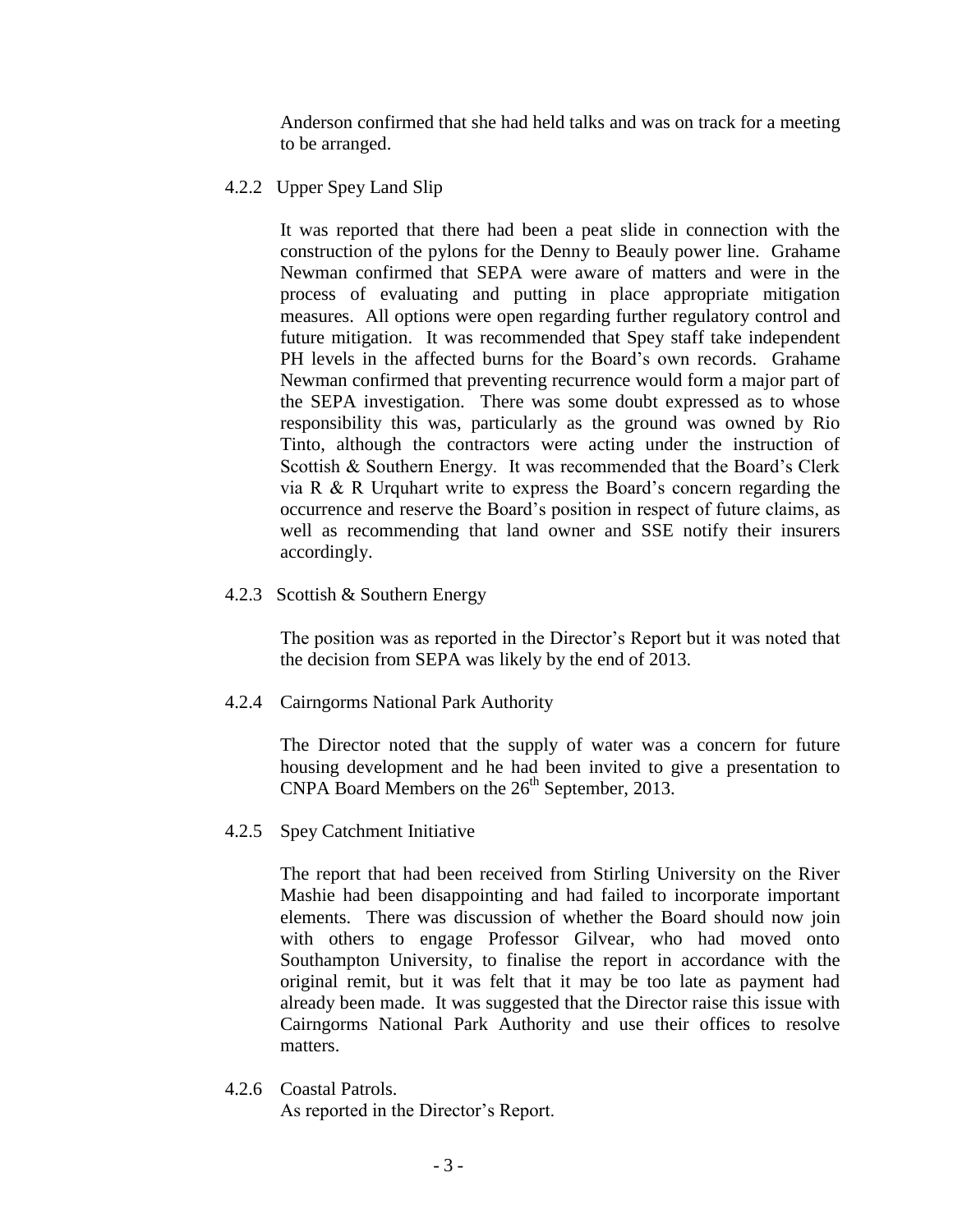#### 4.2.7 Ranunculus

It was noted that the next stage may be "in-river trials" on the Don in 2014 but this will depend on whether research had already been carried out on the proposed chemicals. The matter would be further reported.

#### 4.2.8 Predator Management

It was noted that a new licence for seals will shortly be required but a thorough review of the Moray Firth Seal Management Plan would also be undertaken over the next year.

#### 4.2.9 Public Meeting.

The Public Meeting held in Aberlour was judged a success and encouraged considerable support and attendance.

4.3 Questions

The Director then invited questions.

4.3.1 The first question regarded the Tummel Licence and an explanation was sought on the term "building blocks". The Director responded that this would involve the provision of a constant baseline flow, supplemented by "building blocks" of artificial freshets at certain times of the year. These would be provided in the spring to encourage smolt migration and during the autumn when adult fish were returning to spawn. There was a concern amongst the Board regarding the use of the "Freshets" and simply relying on these to maintain flows.

Anne Anderson from SEPA noted the concerns with Freshets and emphasised that the use of building blocks was designed to reflect more natural flow schemes. She confirmed that her team would be focussed on the impacts of all abstractions on the Spey catchment, although the lead role in the Tummel review was being undertaken by her colleagues in the Tay catchment. She confirmed that the interests of the Spey would be fully considered and offered to invite her colleague from the Tay catchment, Pauline Silverman, to attend the December Board Meeting if required. The Chairman thanked her for her comments which would be considered further.

4.3.2 Sir Edward Mountain enquired regarding the Compensation Scheme at Dipple and asked the Director whether the compensation arrangements had been adhered to and if not, what action the Board were proposing to take.

The Director advised that he felt it was unlikely that there had been sufficient water resources available to enable the arrangement to be adhered to and suggested that the matter was remitted to a sub-committee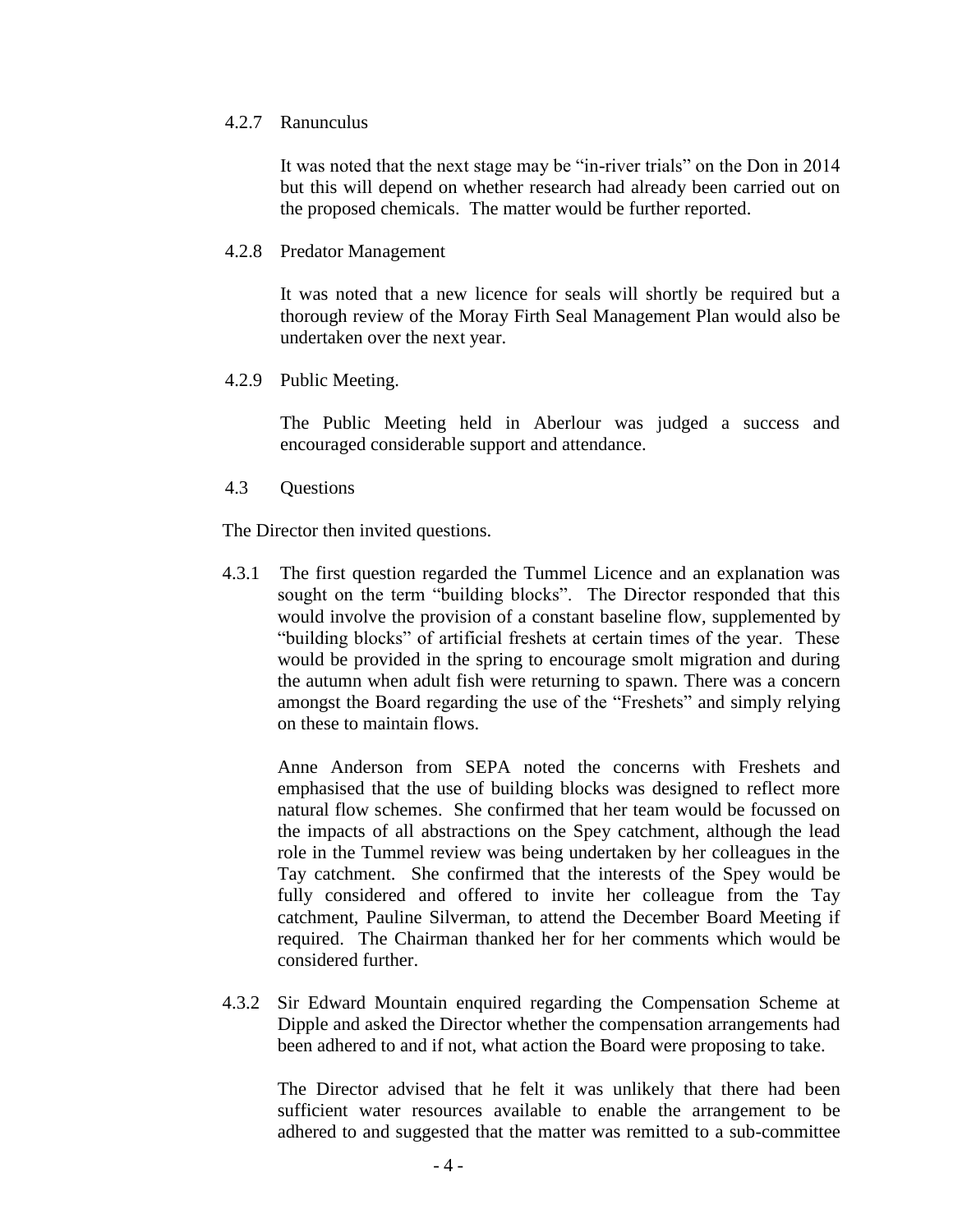to review further. In discussion it was noted the agreement had been between the Grampian Regional Authority and the Board and was likely to have been completed in the 1980's. It was suggested that the Clerk circulate the Agreement to Board Members following review and, in particular, focus on whether there were any sanctions for non-compliance etc. The Chairman recognised that whilst this was a specific scheme it was part of a larger picture of the effect of water abstractions and there was now concern about the cumulative impact of the numerous extractions on the river as a whole. In particular, Peter Graham stressed the Boards requirement for a holistic approach across the Spey catchment for new abstractions, as opposed to individual considerations. Anne Anderson responded that existing abstractions had been licenced before the new regime came in, but there was a review that was on-going and all new applications were proceeded with on the basis of taking into account existing licences and the cumulative effect on the river as a whole. A CAR licence could not be granted in isolation and new applications were now dealt with in consideration of "hands off flow" data which had not been previously available.

The Chairman reiterated the Board's concern about the overall impact of abstractions on the whole catchment and the need for a thorough review of all upper Spey abstractions. Anne Anderson confirmed that the way that they proposed dealing with matters was through Management Agreements, which included reports on compliance within each CAR Licence.

In response to enquiry, she confirmed there was no specific plan to review the Rio Tinto Licence, but this would be considered within the overall review of the Tummel scheme.

#### **5. FOUNDATION COMMITTEE REPORT**

**T**he following points were noted:

## 5.1 Spey Board Stocking Sub Committee

Peter Graham explained that the meeting had gone slightly further than its remit, but in summary the Foundation had resolved to continue on broadly the same stocking policy for a 5 year period to enable further monitoring and a full review of data. The fin clipping programme had been a great encouragement to Ghillies and had resulted in them feeling much more involved in the project. Given the resolution to continue in the same way for a 5 year period, the Board would not be seeking additional funding for genetic research at the moment, but would maintain the collection of data for further work in the future.

The Sub-Committee report was as appended to the Minute and the Board expressed its thanks to the Ghillies for all their support and involvement.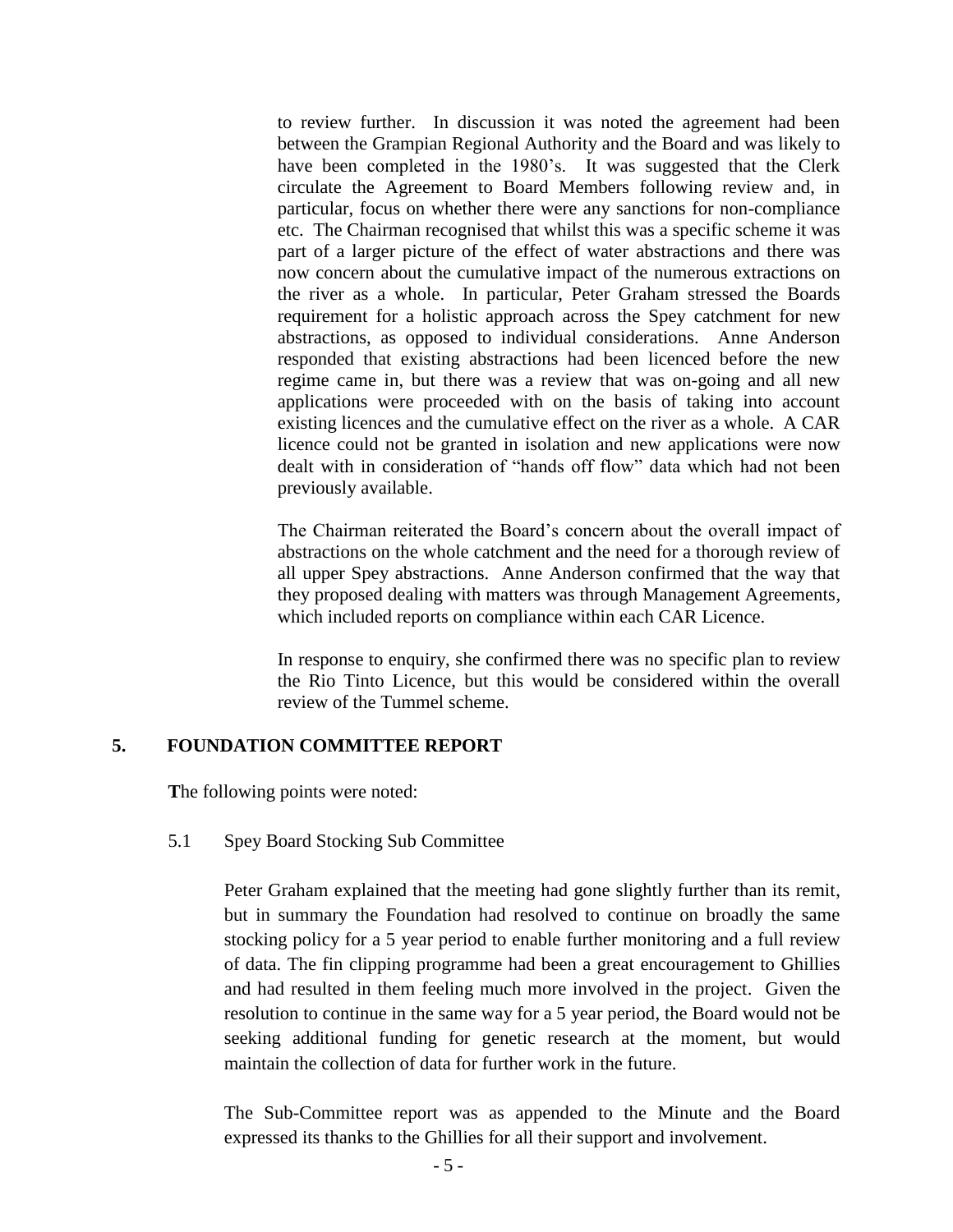#### 5.2 Remaining Issues

Peter Graham reported that the Foundation Committee meeting had been productive and had included some discussion on the Pan-Scotland decline in numbers of salmon. There had been a focus on devising a work programme for the Foundation and this would be presented at the December meeting. There were also particular concerns regarding the decline in numbers of stock above the Spey dam and the view that they were possibly heading towards extinction. This was a very important matter for the Board and for the Foundation and should be specifically recognised by SEPA, so that all parties could guard against potentially losing a sub-species completely.

## **6. ASSOCIATION OF SALMON FISHERY BOARDS (ASFB)**

The Chairman reminded Board Members that he was also Chairman of the Association of Fishery Boards, although was standing down at the AGM in November. He then reported on the current issues facing the Association and in particular the Aquaculture and Fisheries Act and the focus on political interface between the Boards and the Government.

With his upcoming retiral from ASFB, he felt it was time to examine the representation of the Spey Board on the Association, particularly given that the Board was currently second-equal in terms of its financial contribution to the Association. His recommendation was that Roger Knight be put forward as the Spey representative and he invited comments. After discussion, it was agreed that Sir Edward Mountain would remain as the Spey's representative until February 2014, at which point he was likely to step down. This was accepted by the Board.

# **7. PUBLICITY**

Sir Edward Mountain reported that the Publicity Committee had met earlier in the week and the website had had some 90,000 "hits" to date. He recognised we were still struggling to get our message across to the public. The news release regarding the low water and catches was circulated for comment, but he reported that the Publicity Committee would like to focus their activity on aspects of more positive publicity.

He reported that the London Public Meeting had been very good and well attended and they were hoping to have a further meeting in April 2014. He suggested that the Board might commence a drive for fund raising for a specific project or issue at this meeting.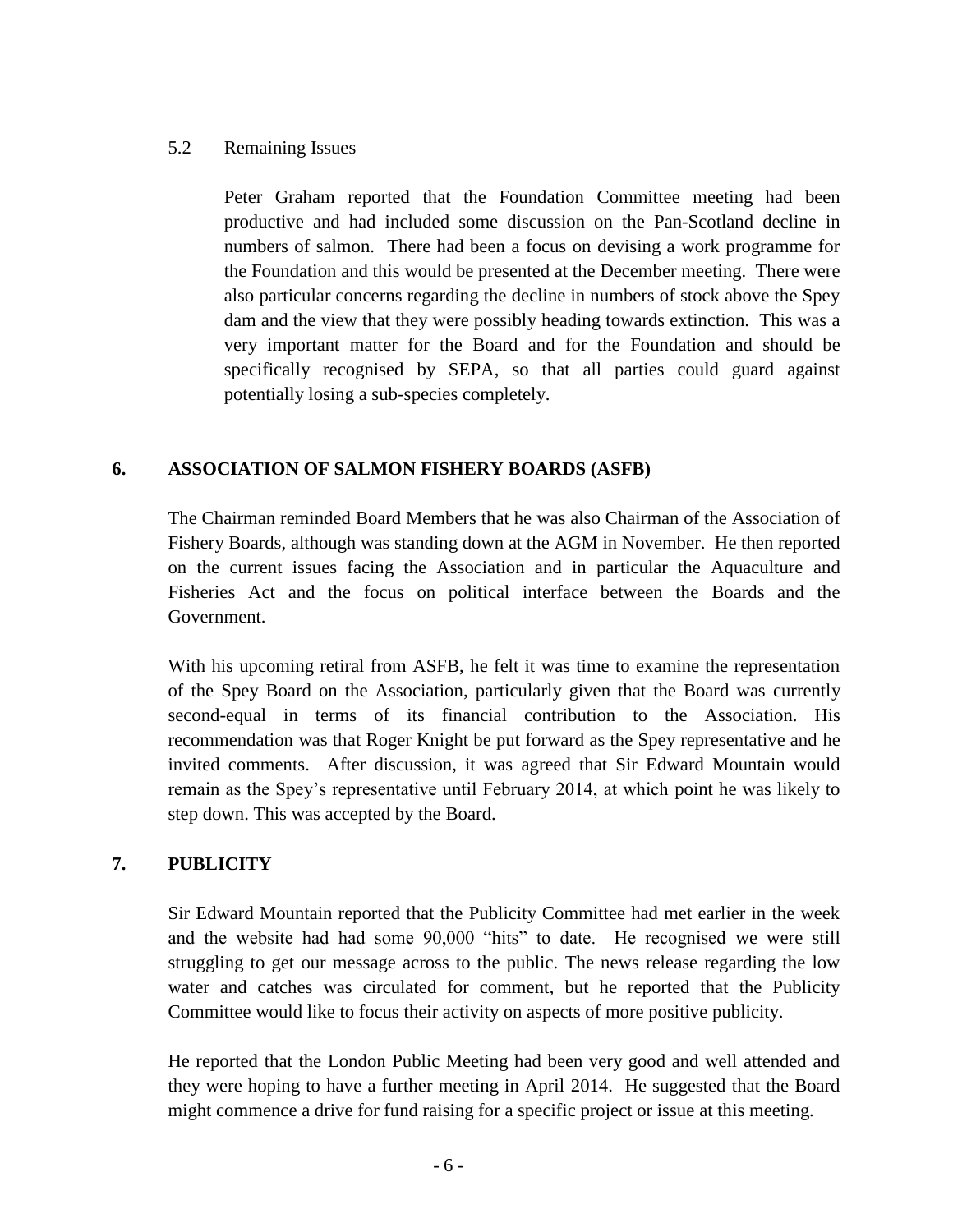He then invited questions.

The Chairman noted that currently Sir Edward was the only Board Member who sat on the Publicity Committee and there was a need for further Board representation. After debate, Brian Doran indicated that he was content to participate.

Discussion then followed on the news release and whether this should also be expanded to encapsulate the hatchery policy decision. However, after debate it was felt that it should deal with one issue only and the message should be kept simple. The hatchery decision would be dealt with via the website and blog, although a final decision on this was remitted to the Publicity Committee.

The Chairman took the opportunity to remind Board Members of the stocking conference being hosted by the Atlantic Salmon Trust at the end of November in Glasgow.

## **8. FINANCE**

The Director circulated the quarterly figures and spoke to the variances from the budget.

In particular:-

- The figures represented the position at the end of June.
- Although there had been a surplus of £13,000 at that time, he expected that the final outcome would be as forecast.
- The bulk of assessment repayments following revaluations had been made with the exception of two which had yet to be resolved.

Discussion then followed on assessment payments and it was noted that there was one recalcitrant payer. After debate it was felt that the Board should pursue this with full vigour if payment was not paid, including charging interest.

James Carr raised the question that with low catches, the significance of the assessment was becoming much greater and he felt there was a limit to how much of a percentage increase Proprietors would be prepared to stand. In response, the Chairman advised that draft budgets would be available shortly and it may be that the Board would go to a 3 year plan to ensure that future anticipated costs were covered. Once these had been identified, there would be full review of where savings could be made as well.

## **9. AOCB**

9.1 Spey Dam